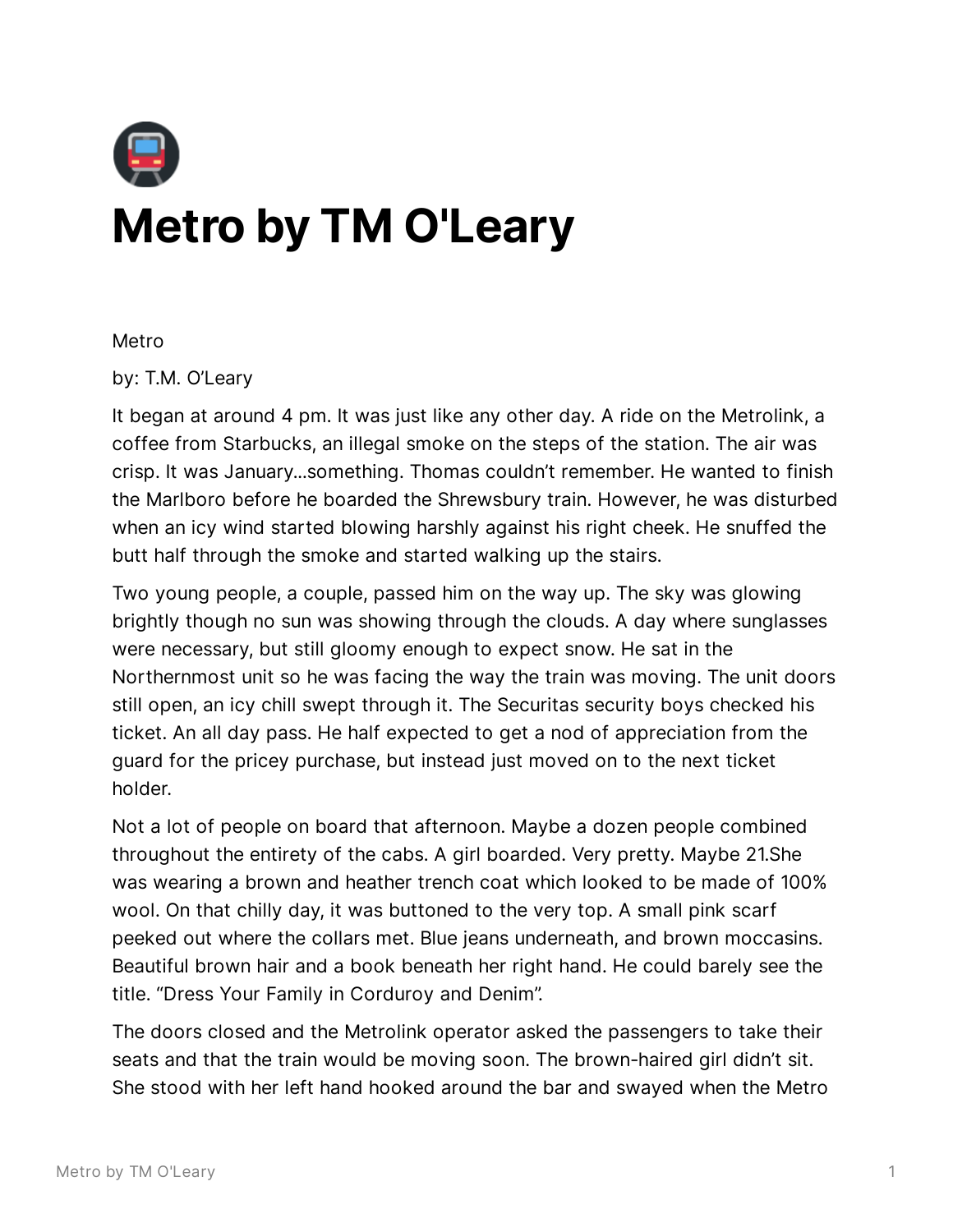finally started to pick up speed. As much as he would have liked to stare at her all day, she had already flashed Thomas a couple of apprehensive looks and he didn't want to make her uncomfortable. He felt rather timid himself. He looked away. He diverted his eyes to the abandoned buildings and factories along the Metrolink route, covered in graffiti with their windows smashed out.

They reached their next stop and a large group of people boarded. Over a dozen people huddled onto the unit, their arms folded, their shoulders up around their neck from the chill. He briefly wondered where they were headed, what they did for a living, what was on their bucket list?

He knew Forest Park was his first destination. The operator's voice cracked over the intercom instructing the passengers to exit from the left. Thomas stepped off the unit and an arctic blast of wind hit his face. From there, he would catch a connecting Metro to the Delmar Loop or U City Loop as the Washington University students called it. It was one of his favorite places in the world. He gazed down the track as the Metro approached, his eyes slowly glazing over with wind chill. This unit, more crowded than the last one as it is one of the few connection points on the St. Louis Metrolink.

Thomas stepped off at his destination and discreetly slipped his wallet from his back pocket to his front. Having his wallet stolen was not an odd occurrence in St Louis so he always took extra precaution. Upon looking around his surroundings, he saw a group of teenagers hanging off the hand railings on the other side of the tracks. He would have to walk straight through them to reach the street. Walking through groups of people, particularly those already associating with each other caused nervousness for him. He was what some would call "anti-social".

One of the kids jumped off the railing and stopped him. "Hey" the young man said. Thomas didn't

respond, he simply looked him in the eye. "I saw you put your wallet in your front pocket when you got off. Worried you might get robbed?" He was spot on. "It has happened to people before in this area" Thomas replied. There was a certain aggressive energy in the air that Thomas could feel. The small group of friends who were just a second ago, about 5 of them, hanging off the railings were now positioned around Thomas. They didn't look like an immediate threat but their body language was intimidating.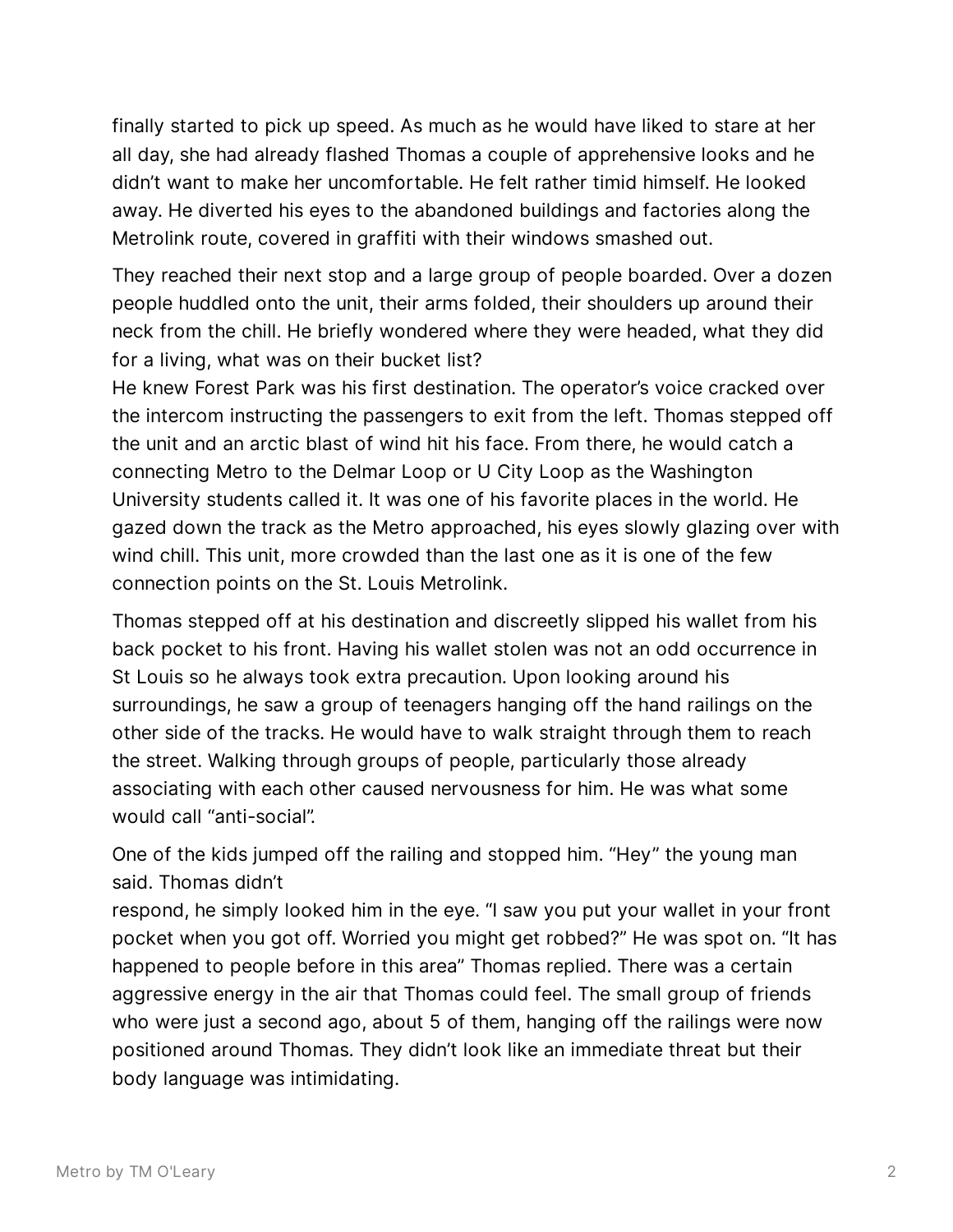"Listen here chief, I have something I want you to hold for me. I have to go up the street and talk to my boy. See that officer?" The boy pointed at the direction of a cop standing on the top of the Delmar stairs. The officer was staring downwards on the track and was slowly turning his head towards them. "Don't look. Chill chill." The boy said. Thomas didn't quite know what to make of the situation and wasn't sure what the boy was asking but panic was starting to creep up his throat. "Like I said I just need to holler at my boy right quick and my boy Jeff here..." "Sup" says the friend. "... he's gonna wait right here on this side of the tracks. If I pass by this cop, he is going to stop me and ask me to empty my pockets because he busted me doin' shit I wasn't supposed to be doin' on these tracks before." Instantly Thomas thought why the hell doesn't he have one of his friends hold whatever the hell it is?

The boy pulled back the bottom edge of his shirt and Thomas could see a pistol tucked into the front of the boy's pants. Immediately his heart started racing. It became very clear to Thomas that no matter what he said at that exact moment would mean dire consequences regardless of what actually came out of his mouth. "Hold this, it will be 15 minutes and I will give you \$20 for your time." The boy said, and slapped a \$20 bill in Thomas' hand and then after a careful look back and forth handed him the gun and said, " hurry up! Put it in your pocket!" Not knowing what to do, Thomas complied. Finally the pressing question came to the surface. "Why can't one of your boys hold this while you go up the street?" Thomas asked. The boy seemed like he had fully expected Thomas to ask just that question. " My boy here is already on parole and these other four dudes are comin' with me." The boy said. The guy who the boy was talking about who was apparently on parole looked to be not even 17 years old. But this was St.Louis, Thomas knew of people not even 15 who had been incarcerated for well over a year.

Thomas was petrified of the situation he found himself in. "Like I said, 15 minutes and I will be right back. No sweat." The boy said. As the boy said the word "sweat" Thomas instantly started feeling little ice drops of perspiration run down his neck and down his spine. Before Thomas could tell the boy why he was the last person for this detail , the boy and the other 5 members of his crew jogged off towards the officer and up the stairs, disappearing across the street.

Thomas didn't know what to make of this situation at all. Manic thoughts ran through his head: Do I stand here? Do I take a seat? Do I head over the the trash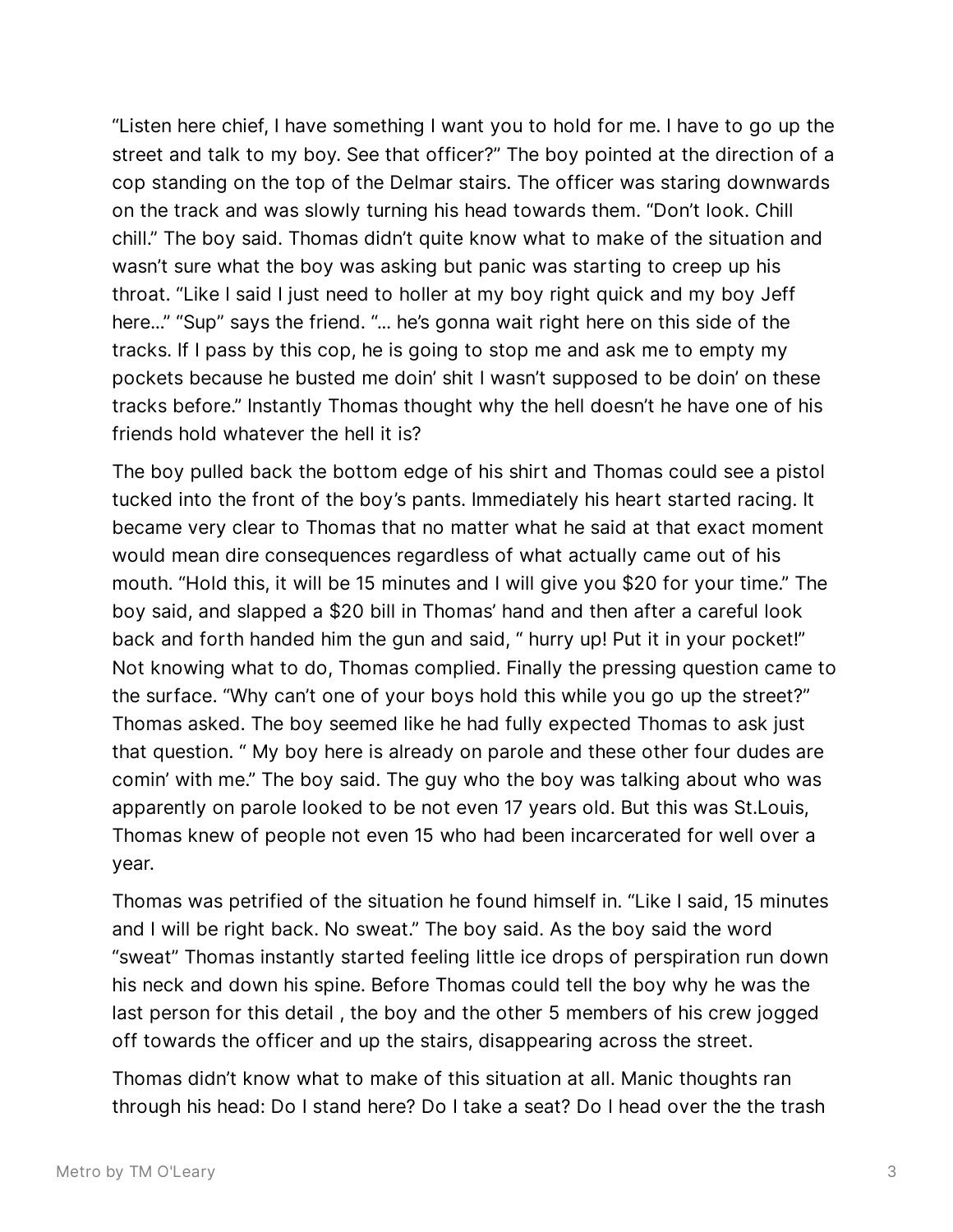can and just dump the pistol and go on my merry way? He sure as hell wouldn't dare board the metro again with a concealed firearm on his person. If he got caught, that is a two year stint in the Thunderdome: The St Louis City Jail where inmates fight so violently that they make the floor shake and the roof vibrate. He decided to try to play it cool: Cross the tracks and mind my own p's and q's. Just another day. This was the first time he had been seriously hassled at a Metrolink stop and for his inauguration, it had to be the worst situation possible. Panic was not a familiar sensation in Thomas. Nothing that had escalated to a full fledged panic attack. He was thankful he never had one. But he felt he would soon find out exactly what one felt like. Finally, after looking around, salvation. He saw a trashcan to the far left of the stop but as soon as he got up out of his seat, a bicycle cop wheels up to the trashcan and parks against it. He was devastated.

Snow began to fall. Thomas slowly took his seat again. It was coming down quickly and in wide range but the chunks of snow themselves were not very thick. He tried an old mantra he heard while observing a yoga class one time: Think of your finest day. Remember the good things that are going on in your life. Remember your center. He immediately began day dreaming about the day he lost his virginity. The first time he saw the ocean. His first airline flight as a child. Anything and everything that was not there, in that present moment.

"Feeling okay?" Oh shit. It was the bicycle cop. Sitting on the bench with Thomas' head tilted back trying to remember the best days of his must've looked like he was about to nod out on heroin. "Um, yea, I was just daydreaming." Thomas said. She shifted her belt. " There has got to be a warmer place to do that." She said. Thomas half-smiled. Her radio crackled. She spoke some police talk gibberish into the speaker and released the button. "You have any id on you sir?" She asked Thomas. "Of course." He replied. He pulled out his wallet from his front pocket. A rush of blood and adrenaline shot up his throat. He had put the gun in the same pocket as his wallet and if the bicycle cop wanted him to empty out his pockets on the spot, all she had to do was ask. Trying to retrieve his wallet now would instantly throw Thomas under the bus. Just then, loud horn went off in the distance. The Metro must have spotted someone on the tracks and sounded the horn to signal for them to get out of the way. The bicycle cop looked over her shoulder at the Metrolink cab. This bought Thomas just enough time to make the maneuver he had to make. As she looked, Thomas maneuvered the gun's barrel away from where his wallet was stuck and he got his I.D. out just before she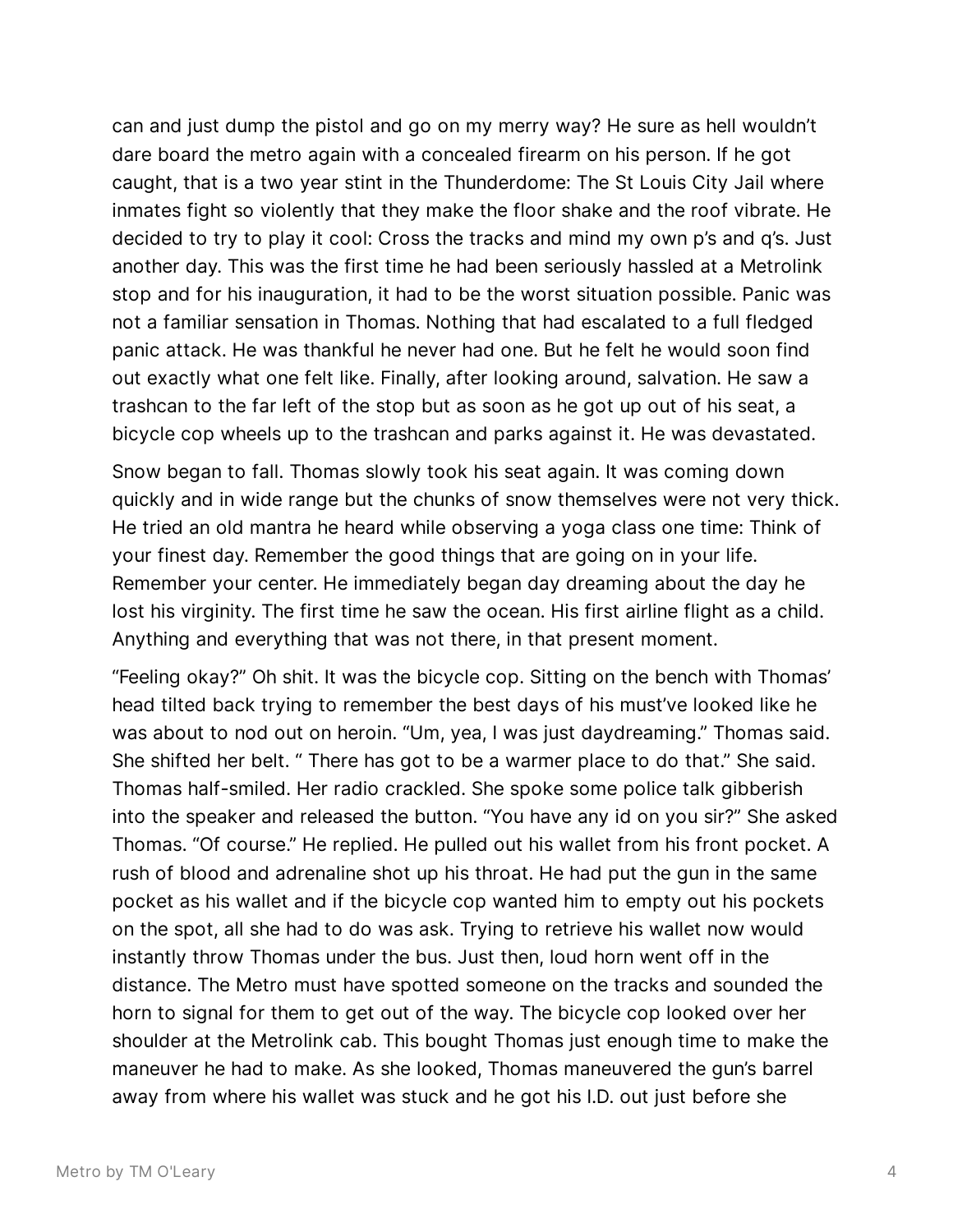looked back at him. Thomas' hands shook profusely. " I have it right here. Ha." Thomas could feel the sweat build up on his forehead. "Mr. Robinson. From Crystal City? Far away from home today aren't you? What brings you to Delmar?" Oh shit. What am I gonna say.

Originally my plan for coming to the loop was to go to Blueberry Hill and grab dinner and maybe shoot some pool at Fitz's but now I have to explain to the cop what I was doing there perched like a dumbass on the Metro stop. " I am just on my way to the airport. I had lunch at Blueberry Hill and now I am going to meet my sister at the airport." It was a reasonable explanation, he thought, but he could tell he gave away something in his voice and he could see her eyebrows shift beneath her sunglasses to indicate she was puzzled. "Well you just missed your train." She said. The comment threw him through a loop. What train? Is she talking about the Metrolink? Just then it dawned on him. "Oh yes. Well there will be another one on its way shortly." He showed extra teeth when he smiled. "Well stay out of trouble Mr. Robinson." She said as she handed back his I.D. back. As she picked up her bike to walk up the stairs, he managed to get his I.D. back into his wallet and then put his wallet...shit! There's hardly any room in my pocket! Between the wallet and the firearm it looks like I am concealing a small midget in my pants! He tucked the wallet in half way through so the other half was poking out from his jeans. OK, OK, five or six minutes have gone by and no hang ups besides the officer. This asshole better show up soon before shit really goes down. The officer Thomas was warned about was making his way towards him as the bicycle cop pedaled away. The cop was coming in Thomas' direction.Thomas tried not to look directly at him, but he could see the cop was trying to make eye contact.

He walked directly in front of Thomas."Sir?" He said standing stiffly. "Yes officer?" Thomas said, as

nervous as could be. "Where are you heading today sir?" The cop asked "Um, to the airport, to see my sister." Thomas replied. This didn't put a dent in the cop's inquisitiveness. "I just got done talking to the Officer Maley." Said the cop. "She says you were coming from Blueberry Hill and were on your way to the airport. Like you said, but..." good, this honorable officer was vouching for me and was confirming what I was doing at the Metro stop. "I just saw you get off the stop two stops ago and you haven't left this stop yet." Thomas' head spun like crazy. Passing out sounded like a great idea at that point. A million excuses ran through